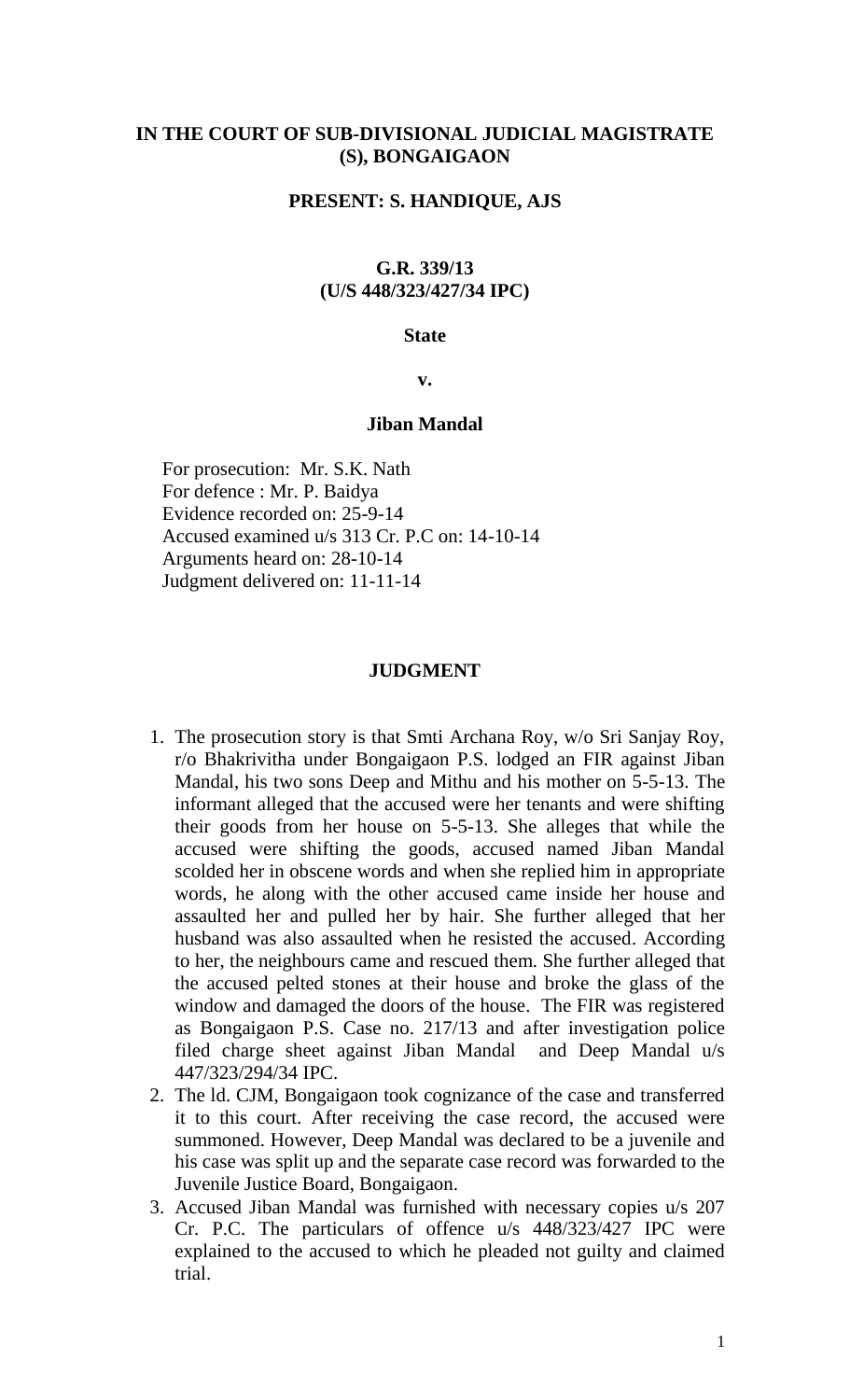4. During trial two witnesses were examined including the complainant and her husband. The investigating officer could not be examined as he expired. The accused was examined u/s 313 Cr. PC which is of total denial. Heard arguments from both the sides. The following points for determination have been framed.

## **POINTS FOR DETERMINATION**:

- *1. Whether the accused on 5-5-13 at 10 A.M. trespassed into the house of the complainant and thereby committed an offence punishable u/s 448 IPC?*
- *2. Whether the accused on 5-5-13 at 10 A.M. voluntarily caused hurt to the complainant and thereby committed an offence punishable u/s 323 IPC?*
- *3. Whether the accused on 5-5-13 at 10 A.M. voluntarily caused mischief by breaking the window glass and doors of the complainant and thereby committed an offence punishable u/s 427 IPC?*

# **DISCUSSIONS, DECISIONS AND REASONS THEREOF:**

# **DECISION ON POINT NO. 1 & 2:**

- 4. The complainant alleged in the FIR that the accused entered into her house and assaulted her and her husband. During trial the complainant as PW1 deposed that on 5-5-13 the accused Jiban was shifting from their tenanted house to another place. At about 10/10.30 A.M. she asked Deep Mandal, s/o Jiban Mandal to giver her mobile back. At this Deep Mandal scolded her in bad language and Jiban came and assaulted her with a lathi. She stated that Jiban came inside her house and pulled her clothes and hair and also assaulted her husband. She exhibited her ejahar as Ext. 1. During cross examination she testified that none of the neighbours came at that time. She admitted that she called Deep as a thief while he was leaving their house. She denied that she assaulted Deep with lathi and scolded him. She also denied that while she was assaulting Deep, his father Jiban Mandal asked her as to why she was beating him and then she and her husband assaulted Jiban with wooden plank and dao. She testified that Jiban Mandal has also filed a case against them. She could not say if Jiban was taken to the hospital after the incident. She denied that she did not state before the police that she asked Deep Mandal to give her mobile so he scolded her in bad language. She also denied that she did not state before the police that Jiban pulled her clothes.
- 5. *PW2 Sanjay Roy* is the husband of the complainant. He deposed that Deep Mandal had stolen his mobile, so a 'bichar' was held and he was directed to pay compensation. But Deep Mandal again stole his mobile and so asked Jiban's family to leave the house. He stated that the villagers gave them one month to leave but they did not. Ultimately Jiban Mandal and his family shifted on 5-5-13. He stated that while Jiban and his family was shifting Deep scolded Archana ( PW1) in foul language. Then Archana asked him as to why was he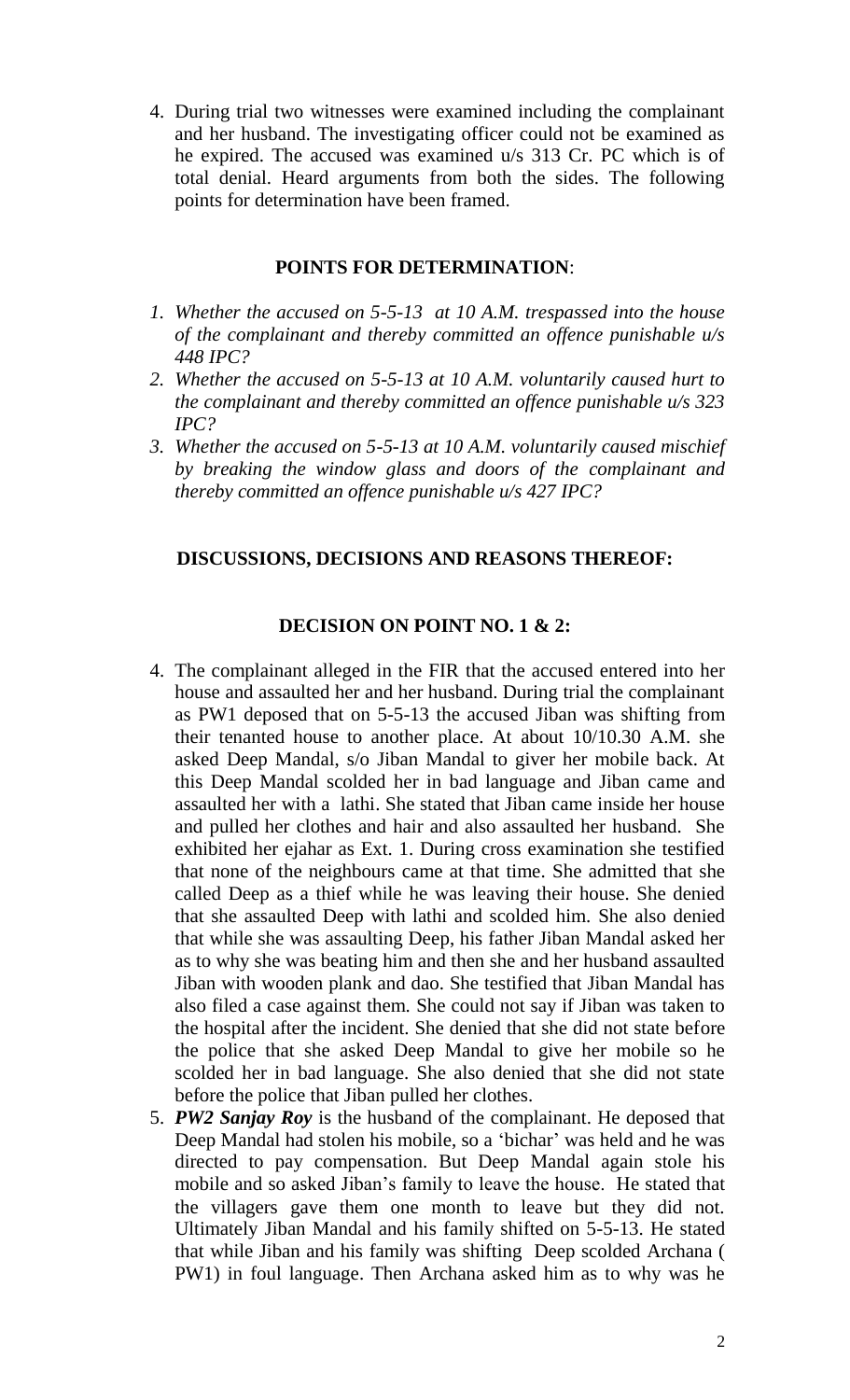scolding. According to him, she was holding a lathi at that time. Thereafter, Jiban assaulted Archana with a lathi. So he went forward and caught Jiban, but Jiban threw him off and kept on beating Archana. He then dragged his wife inside his house. But Jiban hit him with a lathi. He stated that Jiban kept on assaulting Archana inside their kitchen and pulled off her clothes. Then he closed the door. He denied that he did not state before the police that Deep had stolen his mobile twice and so he was fined. He also denied that he did not state before the police that Deep was scolding his wife in foul language. He could not say if his wife called Deep as a thief and scolded him. He further denied that Jiban asked Archana as to why she was assaulting Deep and then his wife hit Jiban with a wooden plank causing cut injury on his head. He testified that none of the neighbours came and saw the incident. He denied that he did not state before the police that Jiban came inside his house and assaulted his wife and pulled her clothes.

- 6. Unfortunately the investigating officer could not be examined as he expired. So he could not be confronted with the contradictions brought out by the defence. However, if we compare the FIR and the testimony of PW1 and PW2 it is seen that there is much variance. The complainant (PW1) alleged in the FIR that it was Jiban Mandal who abused her in obscene language and when she replied him, Jiban Mandal came inside their house along with his two sons and mother and assaulted her. She alleged that the accused assaulted her husband too when he came inside. According to her, the neighbours arrived and resisted the accused and that is how they were saved. But during trial she stated a different story. She deposed that when she asked Deep Mandal to give back her mobile, he scolded her in foul language and the Jiban came and assaulted her with lathi. She however, admitted that she had called Deep as a thief when he was shifting. Her husband (PW2) has further improved upon the story by saying that Deep had stolen his mobile twice and village bichar was held and Deep was fined. He too stated that it was Deep Mandal who was scolding PW1 in foul language. He has testified that his wife was holding a lathi when she accosted Deep regarding this.
- 7. As regards the allegation of criminal trespass into the house of the complainant we notice that the statements of PW1 and PW2 are contradictory. PW1 stated that the accused first assaulted her and then came inside their house and pulled her clothes and hair and assaulted her husband. But PW2 stated that he rushed towards Archana when the accused assaulted her and caught the accused. At this the accused threw him off. He then took his wife inside. Jiban assaulted him with a lathi and thereafter came inside their kitchen and kept on assaulting his wife. The FIR mentions that both the husband and wife got injured. But there is medical report of PW1 only. Although the medical officer has not been examined but the medical report shows that there were only abrasions on her right arm and shoulder joint.
- 8. Admittedly, there is a cross case against them filed by the accused relating to the same incident. The accused during his examination u/s 313 Cr. P.C. has stated that his family was shifting from the complainant's house on that day. According to him, while he was carrying away the goods, Archana came out with a lathi and assaulted Deep Mandal. As he asked her about it, Archana assaulted him on his